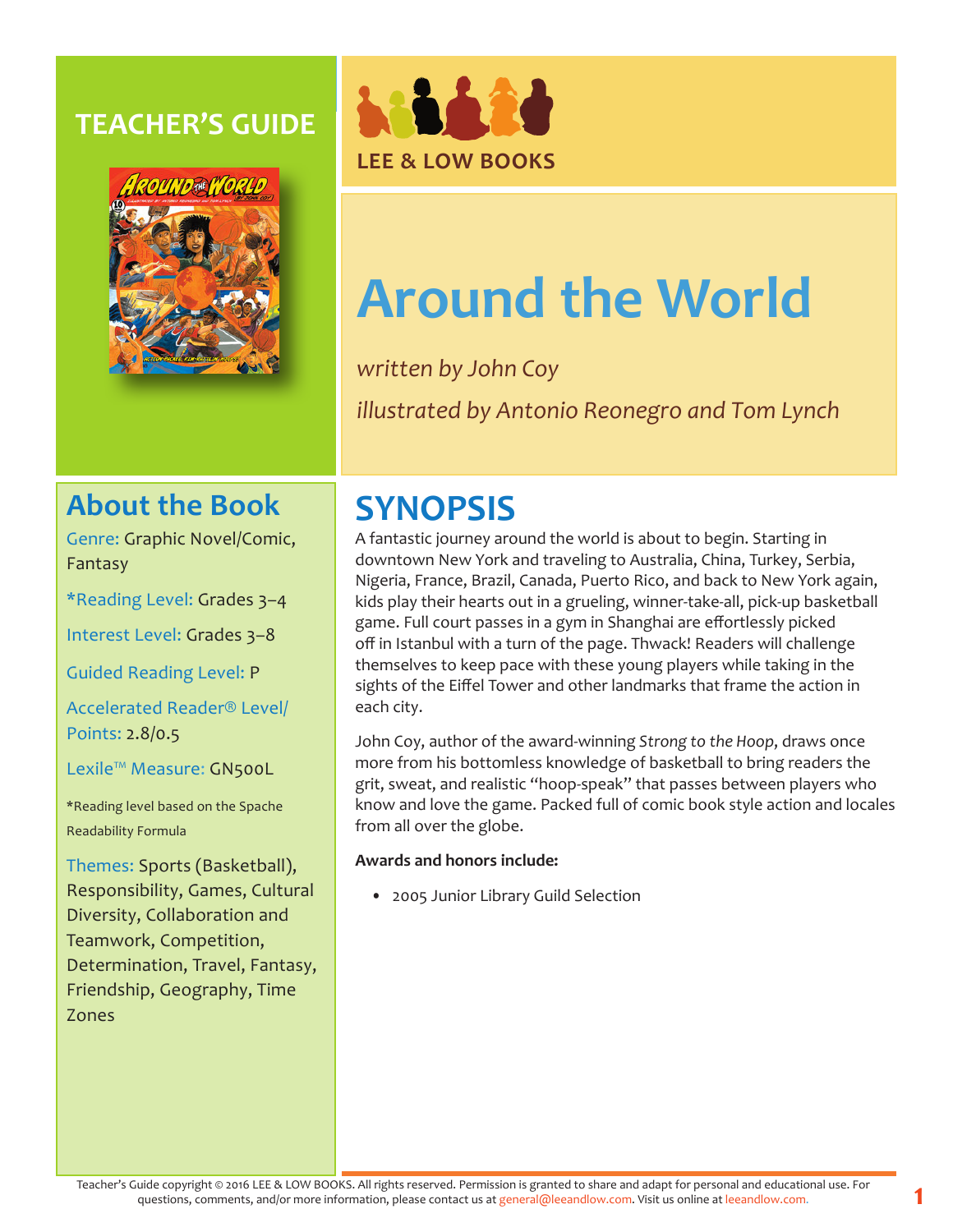## **LEE & LOW BOOKS ARCHIVE A** Around the World



### **BACKGROUND**

*Basketball:* Traditional basketball is played five-againstfive. Shots made from inside the arc-shaped three-point line are worth two points and shots made from outside are worth three points. The ball is moved around the court by passing or dribbling. Players try to block ("screen") members of the opposing team to prevent them from receiving a pass or taking a shot. If a player makes any kind of physical contact that is against the rules (e.g., hitting, pushing), the other team may take two free throws (or just one if the first shot goes in.) More extensive information about fouls, violations and other specifics of basketball rules can be found here (https://www.breakthroughbasketball.com/basics/ basics.html).

Pick-up basketball is a popular pastime at parks, gyms, schools etc. Number of players, procedures and rules vary. This site describes an informal survey about how pick-up basketball enthusiasts pick teams, keep score and determine winners in different locations (http:// www.sbnation.com/lookit/2015/4/7/8353509/what-arethe-rules-of-pick-up-basketball-survey).

#### *Playing "Around the World" (Summarized from the*

*Author's Note):* You'll need a hoop, a basketball and another player. The object of the game is to make a basket at each of 8 spots around the world (the "paint" and free throw line) and back again. Shoot the ball from Spot 1, also called home. If you make the basket, move to Spot 2. If you miss, you can "chance it" and shoot again. If you make your second shot, move to Spot 3. If you miss, it's the other player's turn. Keep advancing as long as you make your shots. If you miss your first shot from any spot, you can play it safe and wait for your next turn. Or you can "chance it" and shoot again. If you miss your second shot, go all the way back to the beginning, Spot 1. (See a diagram of spots at the end of the book.)

*International Basketball:* The International Basketball Federation, commonly known as FIBA, was founded in 1932 to oversee professional basketball in eight countries (http://www.fiba.com/). It now involves 213 countries and oversees the FIBA Men's' and Women's' Basketball World Cups and Olympic Basketball Tournaments. FIBA estimates there are over 450 million basketball players worldwide and that it is the world's second most popular team sport (after soccer.)

#### **Additional titles to teach about sports and athletes**

*Allie's Baksetball Dream* written by Barbara E. Barber and illustrated by Darryl Ligasan https://www.leeandlow.com/books/allie-sbasketball-dream

*¡Beisbol! Latino Baseball Pioneers and Legends*  written and photographed by Jonah Winter https://www.leeandlow.com/books/beisbollatino-baseball-pioneers-and-legends

*Catching the Moon: The Story of a Young Girl's Baseball Dream* written by Crystal Hubbard and illustrated by Randy DuBurke https://www.leeandlow.com/books/catching-themoon

*Jim Thorpe's Bright Path* written by Joseph Bruchac, illustrated by S. D. Nelson https://www.leeandlow.com/books/jim-thorpe-sbright-path

*Louis Sockalexis: Native American Baseball Pioneer* written by Bill Wise, illustrated by Bill Farnsworth https://www.leeandlow.com/books/louis-

sockalexis

*Sixteen Years in Sixteen Seconds: The Sammy Lee Story* written by Paula Yoo, illustrated by Dom Lee

https://www.leeandlow.com/books/sixteen-yearsin-sixteen-seconds

*The Last Black King of the Kentucky Derby* written by Crystal Hubbard, illustrated by Robert McGuire https://www.leeandlow.com/books/the-last-

black-king-of-the-kentucky-derby

*Silent Star: The Story of Deaf Major Leaguer William Hoy* written by Bill Wise, illustrated by Adam Gustavson https://www.leeandlow.com/books/silent-star

*Game, Set, Match, Champion Arthur Ashe* written by Crystal Hubbard, illustrated by Kevin Belford https://www.leeandlow.com/books/game-setmatch-champion-arthur-ashe

**2** Teacher's Guide copyright © 2016 LEE & LOW BOOKS. All rights reserved. Permission is granted to share and adapt for personal and educational use. For questions, comments, and/or more information, please contact us at general@leeandlow.com. Visit us online at leeandlow.com.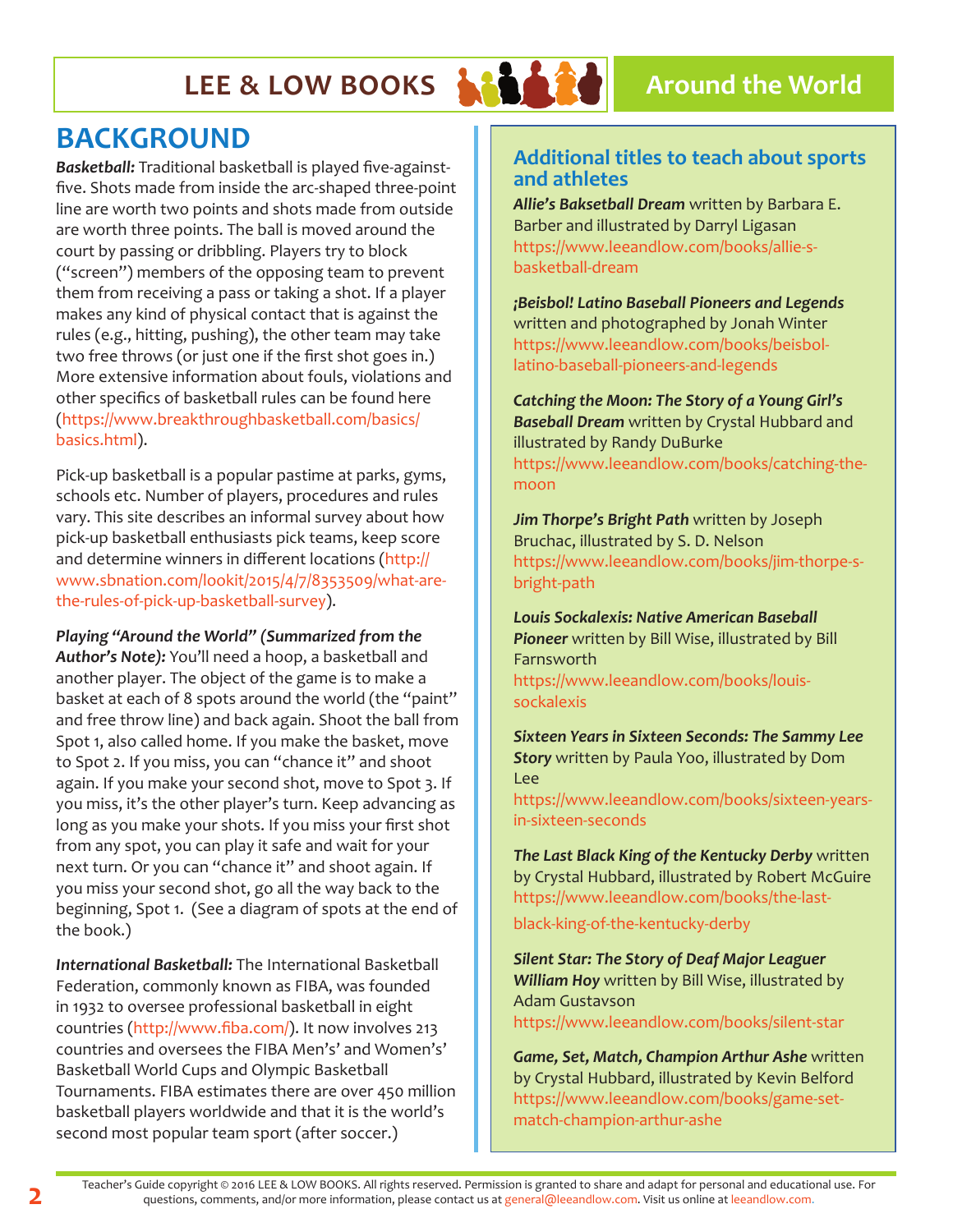### **VOCABULARY**

*(Language Standards, Vocabulary Acquisition & Use, Strands 4–6)*

The story contains several contentspecific and academic words and phrases that may be unfamiliar to students. Based on students' prior knowledge, review some or all of the vocabulary below. Encourage a variety of strategies to support students' vocabulary acquisition: look up and record word definitions from a dictionary, write the meaning of the word or phrase in their own words, draw a picture of the meaning of the word, create a specific action for each word, list synonyms and antonyms, and write a meaningful sentence that demonstrates the definition of the word.

#### **Content Specific**

screen, passes, dribbles, shoots, defense, break, fakes, wraps, layup, court, arc, rebound, foul, fullcourt, drives, baseline, fakes, post, out of bounds, tied, wide open

#### **Academic**

bursts, collapse, hesitation, rushes, jabs, glides, yanks, soars, swats, mutters, streaks, sharply, soaks, flicks, silhouetted, whips, slaps, humid, jets, sprints, whacked, establishes, position, swarms, aims, snatches, delivers



## **Around the World LEE & LOW BOOKS**

### **BEFORE READING**

#### **Prereading Focus Questions**

*(Reading Standards, Craft & Structure, Strands 4 and 5 and Integration of Knowledge & Ideas, Strand 7)*

Before introducing this book to students, you may wish to develop background knowledge and promote anticipation by posing questions such as the following:

- 1. Do you ever see people playing basketball? Where? What are some examples of indoor and outdoor places to play basketball? Do you like to play basketball?
- 2. What's the object of basketball? What are some of the rules?
- 3. Show students a globe. What does it mean to go "around the world?" Show students a picture of a basketball court. What does "Around the World" mean in basketball?

#### **Exploring the Book**

*(Reading Standards, Key Ideas & Details, Strand 1, Craft & Structure, Strand 5, and Integration of Knowledge & Ideas, Strand 7)*

Talk about the title of the book. Then ask students what they think this book will most likely be about and whom the book might be about. What do they think might happen? What information do they think they might learn? What makes them think that?

Take students on a book walk and draw attention to the following parts of the book: front and back covers, title page, world map, author and illustrators' dedications, glossary and game directions. Study a sample page of illustrations and text. Point out the graphic novel/comic format and the different types of text (speech bubbles, yellow text boxes, regular text and word art.)

#### **Setting a Purpose for Reading**

*(Reading Standards, Key Ideas & Details, Strands 1–3)*

Have students read to find out:

- how "Around the World" can be both a basketball game and an interesting journey
- how people in many different places play, enjoy, and talk about basketball
- how to use the features of a graphic novel to make sense of the story

Encourage students to consider why the author, John Coy, would want to share this story with young people. Also encourage students to consider why the author, John Coy, and illustrators, Antonio Reonegro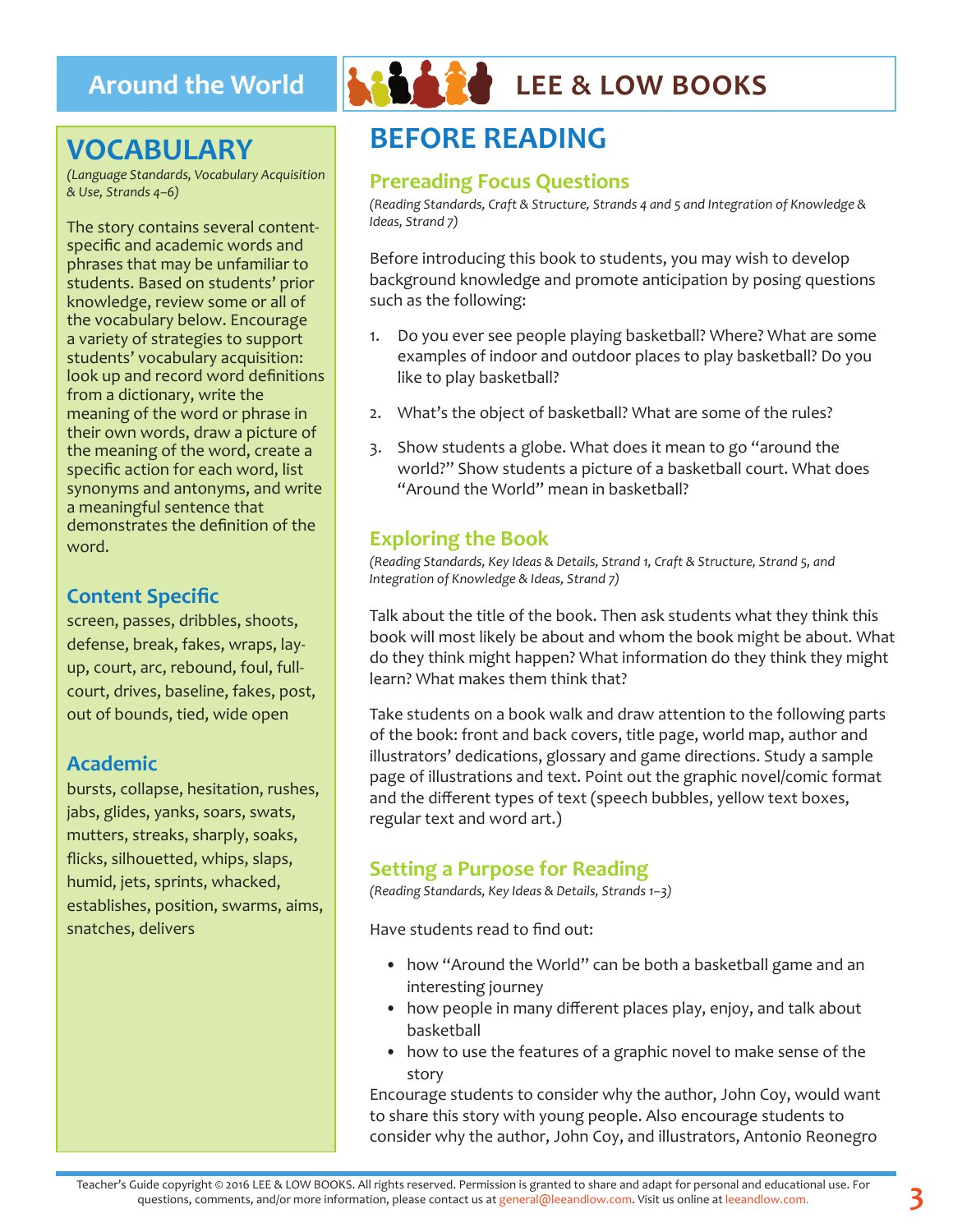### **LEE & LOW BOOKS ARABY Around the World**

and Tom Lynch, would present the story as a comic/ graphic novel format.

### **AFTER READING**

### **Discussion Questions**

After students have read the book, use these or similar questions to generate discussion, enhance comprehension, and develop appreciation for the content. Encourage students to refer to passages and/ or illustrations in the book to support their responses. **To build skills in close reading of a text, students should cite evidence with their answers.**

### **Literal Comprehension**

*Reading Standards, Key Ideas & Details, Strands 1–3) (Speaking & Listening Standards, Comprehension & Collaboration, Strands 1–3 and Presentation of Knowledge & Ideas, Strand 4)*

- 1. What are Jamal and Tamika doing? Where are they? Who do they meet? What does Shawn ask them?
- 2. How does Luc score? What does each person say during this part? What other information does the author provide?
- 3. What does Wang do? Where does this game take place? Who scores?
- 4. Where do Hedo and Mehmet play? What time of day is it? Why does Mehmet play at a different hoop?
- 5. How does Aleksander score? Who helps?
- 6. What does Michael do? What happens next?
- 7. Describe how the ball ends up back with Jerome.
- 8. What happens to Leandro?
- 9. Why do the players in Canada start to argue? How do they solve their disagreement?
- 10. How does the Puerto Rican game become tied?
- 11. Who wins the game in New York? How?

#### **Extension/Higher Level Thinking**

*(Reading Standards, Key Ideas & Details, Strands 2 and 3 and Craft & Structure, Strands 4 and 6) (Speaking & Listening Standards, Comprehension & Collaboration, Strands 1–3 and Presentation of Knowledge & Ideas, Strand 4)*

- 1. What does it mean to "feel eyes sizing you up?" How might that feel? How does Tamika play once the game gets going? What do you think the other players think of her then?
- 2. Why is it nighttime in Perth even though "at that moment" it is morning in New York? What's the same about this game as Tamika and Jamal's? What's different?
- 3. Why do you think Mehmet comes to the courts even though he can't play?
- 4. How do you think the basketball looks, sounds and feels different in a gym than it does on an outside court?
- 5. What's the weather like in Lagos, Nigeria? What time of day do you think it is?
- 6. Why does someone say, "This guy is good?"
- 7. What does "payback" mean?
- 8. What would be different about playing basketball at the beach than at a gym or park?
- 9. What do Tamika and Jamal decide to do while they wait for their next turn to play? Compare the illustration on this page with the one on the dedication page.
- 10. How were the players in all locations similar? How did the author make each group distinctive?

#### **Reader's Response**

*(Writing Standards, Text Types & Purposes, Strands 1 and 2 and Production & Distribution of Writing, Strands 4–6) (Speaking & Listening Standards, Comprehension & Collaboration, Strand 1 and Presentation of Knowledge & Ideas, Strands 4 and 6)*  Use the following questions and writing activities to help students practice active reading and personalize their responses to the book. **Suggest that students respond in reader's response journals, essays, or oral discussion.** You may also want to set aside time for students to share and discuss their written work.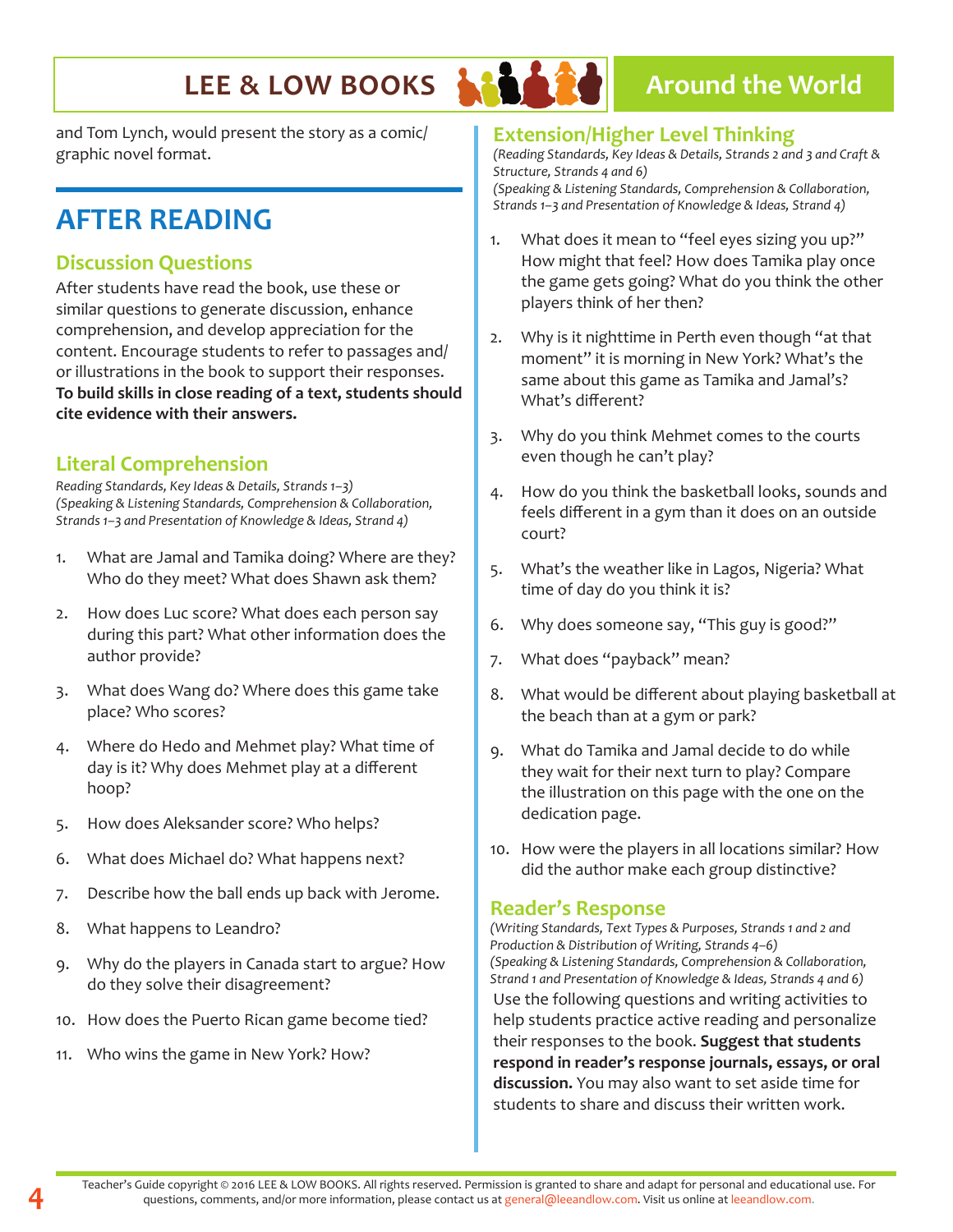"This title helps fill the need for books about kids from different countries, with particular appeal to fans of comics or basketball or hoth"

–*School Library Journal*



## **Around the World LEE & LOW BOOKS**

"Opening and closing with Tanika and Jamal shooting "Around the World" on a playground in New York, Coy gives the speed, the physicality and especially the international scope of the game a real slam dunk."–*Kirkus Reviews* 

"As the action continues, the athletes change but the game continues, offering a glimpse at the universality of sports."

–*Parent: Wise Austin*

- 1. When players get together to start their own game, who makes the rules? What's different than if you're playing on a formal team? How are disagreements solved? Give examples from the story and your own life.
- 2. In this interview, author John Coy says, "Readers will decide what they want to take away" from his books (http://www.johncoy.com/pages/picbooks/ atw/interview.html). What did you take away from *Around the World*?
- 3. What can you learn about life from playing sports? Give examples from this book and your own life.
- 4. In this interview, author John Coy says, "Playing basketball on different courts in different parts of the world was a thrill (http://www.johncoy.com/ pages/picbooks/atw/interview.html). Even when I didn't know the language where I was playing, the language of basketball would be clear." What does he mean? Describe how the "language" of a sport or other activity you enjoy could be understood across different cultures.
- 5. How does a graphic novel format make a book interesting for readers? What did you like (or dislike) about the format of this book? Write your response conventionally and/or present your response as a page from a graphic novel.

#### **ELL/ESL Teaching Activities**

*(Speaking & Listening Standards, Comprehension & Collaboration, Strands 1–3 and Presentation of Knowledge & Ideas, Strands 4–6) (Language Standards, Vocabulary Acquisition & Use, Strands 4–6)*

These strategies might be helpful to use with students who are English Language Learners.

- 1. Prior to reading this book, play a game of basketball with students. Use and explain some of the basketball-specific language in the book as a preview. Additionally, draw and label basketball court and different positions on the court for students. Consider showing a few video clips of basketball for students to see teamwork in action
- 2. Assign ELL students to partner-read the story with strong English readers/speakers. Students can alternate reading between pages, repeat passages after one another, or listen to the more fluent reader.
- 3. Have each student write three questions about the story. Then let students pair up and discuss the answers to the questions.
- 4. Depending on students' level of English proficiency, after the first reading:
	- Review the illustrations in order and have students summarize what is happening on each page, first orally, then in writing.

• Have students work in pairs to retell either the plot of the story or key details. Then ask students to write a short summary, synopsis, or opinion about what they have read.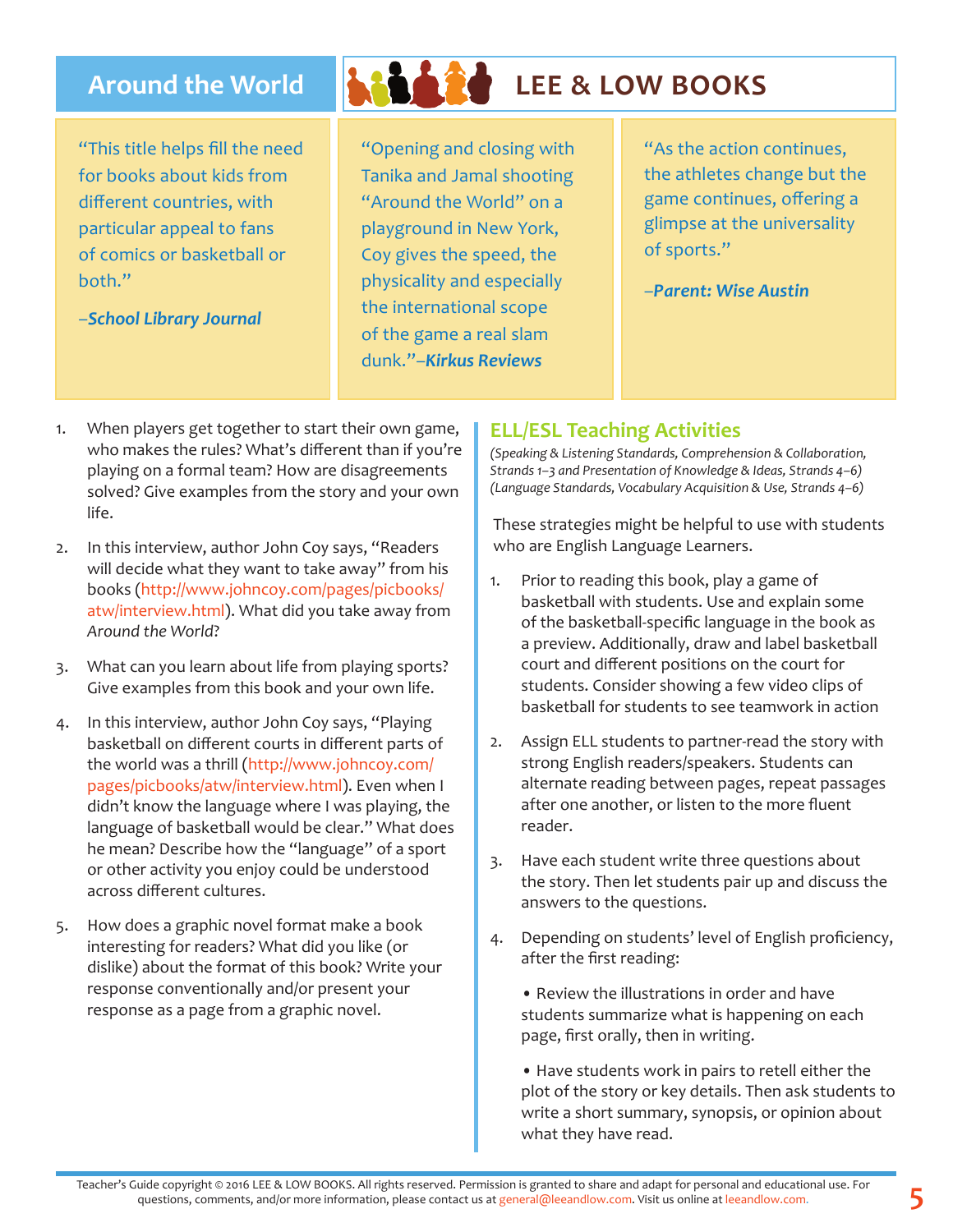### **LEE & LOW BOOKS ARABY Around the World**

- 5. Have students give a short talk about basketball, or another preferred sport or activity.
- 6. The book contains several content-specific and academic words that may be unfamiliar to students. Based on students' prior knowledge, review some or all of the vocabulary. Expose English Language Learners to multiple vocabulary strategies. Have students make predictions about word meanings, look up and record word definitions from a dictionary, write the meaning of the word or phrase in their own words, draw a picture of the meaning of the word, list synonyms and antonyms, create an action for each word, and write a meaningful sentence that demonstrates the definition of the word.

### **INTERDISCIPLINARY ACTIVITIES**

*(Introduction to the Standards, page 7: Students who are college and career ready must be able to build strong content knowledge, value evidence, and use technology and digital media strategically and capably)*

Use some of the following activities to help students integrate their reading experiences with other curriculum areas. These can also be used for extension activities, for advanced readers, and for building a home-school connection

### **English Language Arts**

*(Reading Standards, Key Ideas and Details, Strands 1–3, Craft and Structure Strands 4 and 5, and Integration of Knowledge and Ideas, Strands 7 and 9)*

*(Writing Standards, Text Types and Purposes, Strand 3 and Production and Distribution of Writing, Strand 4)*

*(Language Standards, Vocabulary Acquisition and Use, Strand 6)*

- 1. Have a group of students prepare a Readers' Theater version of the book for the class. Have three students to be "players" and number the speech bubbles with sticky notes to denote their parts on each spread. Have several students share the task of narrating the regular text, yellow text boxes and sound effects in the style of a sports announcer.
- 2. Revisit the text with the specific purpose of studying the techniques the author uses to connect the games in different locations. Discuss

how several techniques could be applicable to students' own (non-basketball) writing (e.g., Using phrases like "At that moment" or "Back in identifying a new time of day as a transition, etc.) Encourage students to try out these techniques in their own writing.

- 3. Have a group of interested students create a list of basketball terms and definitions. Have them teach the words to the class to support comprehension of the text.
- 4. Revisit the text with a specific focus on the verbs the author uses to bring the players' actions to life. Create a list of interesting verbs, act them out and encourage students to use precise verbs in their own writing.
- 5. Read the directions for Around the World at the back of the book as an example of a "How To" text. Have students try out the game in small groups. Encourage students to design their own "How To" text to teach their classmates an activity (sport, craft, recipe, etc.).
- 6. Choose several pages of the text to study and chart observations about the graphic novel format. Have your class experiment with writing a short story in a similar format.
- 7. Ask students to discuss with partners what they imagine people doing all over the world (a sport, activity, daily task, celebration, etc.) Have them write, draw, or create a short skit about their ideas.
- 8. Read other books about basketball, such as *Strong to the Hoop* (https://www.leeandlow.com/books/ strong-to-the-hoop), also by John Coy, and *Allie's Basketball Dream* (https://www.leeandlow.com/ books/allie-s-basketball-dream). Discuss common themes and how the sport of basketball connects and inspires the characters in each book.

### **Social Studies/Geography**

*(Reading Standards, Integration of Knowledge and Ideas, Strand 7) (Writing Standards, Research to Build and Present Knowledge, Strands 7–9)*

1. Mark the locations described in the story on a world map that includes time zones. Choose a starting time for the scene set in New York (e.g. 8 AM)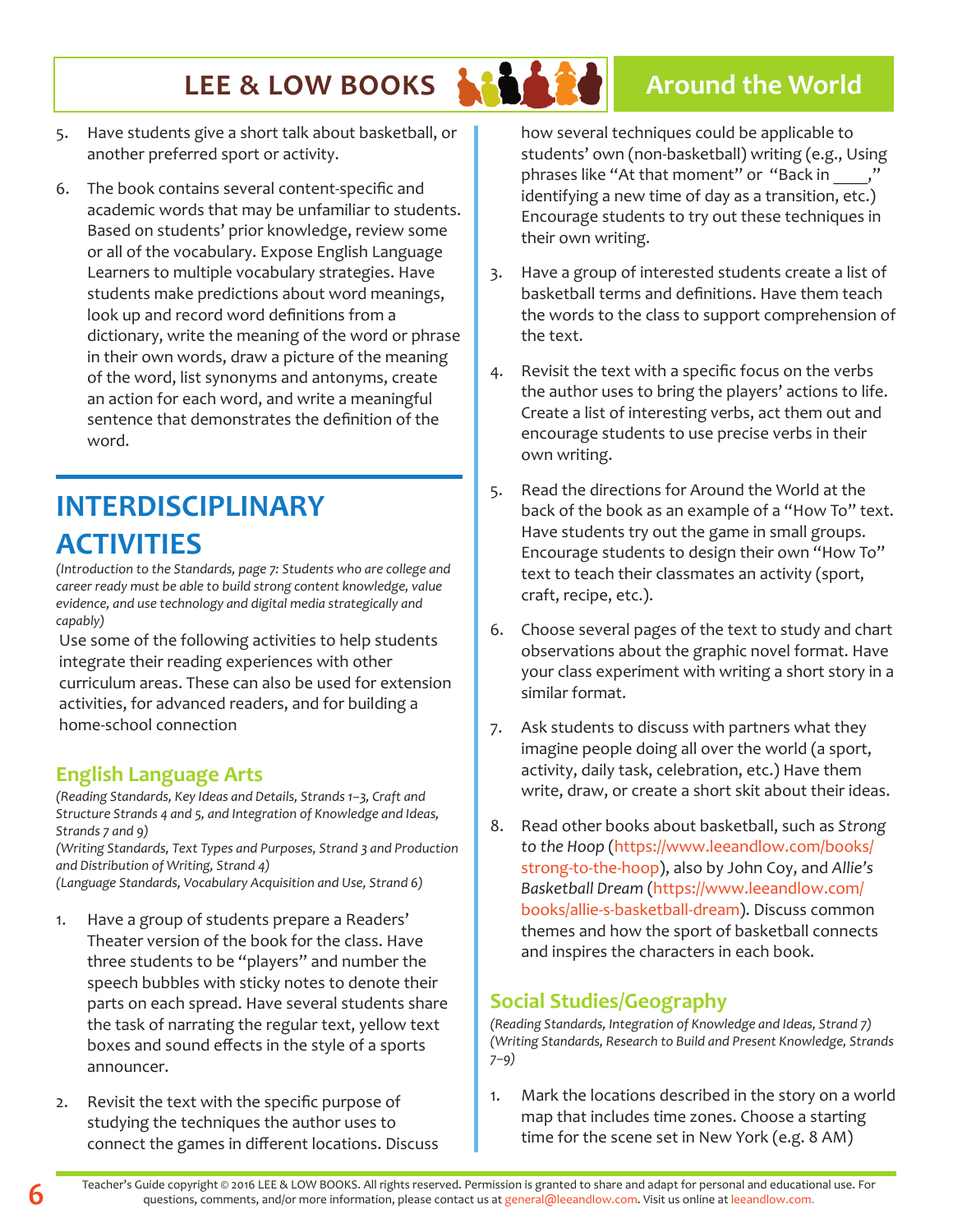

### **Around the World LEE & LOW BOOKS**

and determine the corresponding times in each location. Or, enter each city into a World Clock (or similar) application and ask students to use the times given to deduce how to fill in a blank map of the world's time zones.

- 2. Show students the author's "Hoops Around the World" photo gallery (http://www.johncoy.com/ pages/picbooks/atw/hoopsatw.html). Discuss how each photograph gives information about its location. Have your students add to the gallery by taking photographs of their own or searching online. Or, have them compile a photo collection of a different item around the world (or "around town") that fits their interests and/or your curriculum.
- 3. Have students read about the basketball-related organizations author John Coy describes on his website (http://www.johncoy.com/pages/picbooks/ atw/links.html) such as Basketball Without Borders (http://global.nba.com/basketball-withoutborders/) and the NBA's Read to Achieve program (http://www.nba.com/features/rta\_index.html.). Ask students to discuss what kinds of helpful organizations they'd start related to their favorite activities if they had the means.
- 4. Have interested students research basketball leagues in the different countries from book. (The FIBA website is a good starting place: http://www. fiba.com/.) Or, have students research the home countries of their favorite international NBA players (The NBA Website is a good starting place: http:// www.nba.com/players.)

#### **School–Home Connection**

*(Reading Standards, Integration of Knowledge and Ideas, Strand 7) (Speaking and Listening Standards, Comprehension and Collaboration, Strand 1)*

1. Have students interview a family member about where s/he would travel if given the chance to go "around the world." Have them mark places on a map and note the interviewee's reason for wanting to visit. Compile responses at school on a map or globe to plan a route for a giant "around the world" expedition.

- 2. Ask family or community members to share information about sports popular in their home cultures with your class.
- 3. Encourage students to try to play "around the world" at home with their families, including siblings. Back in class, have students reflect on what they liked about the activity and what they found challenging.